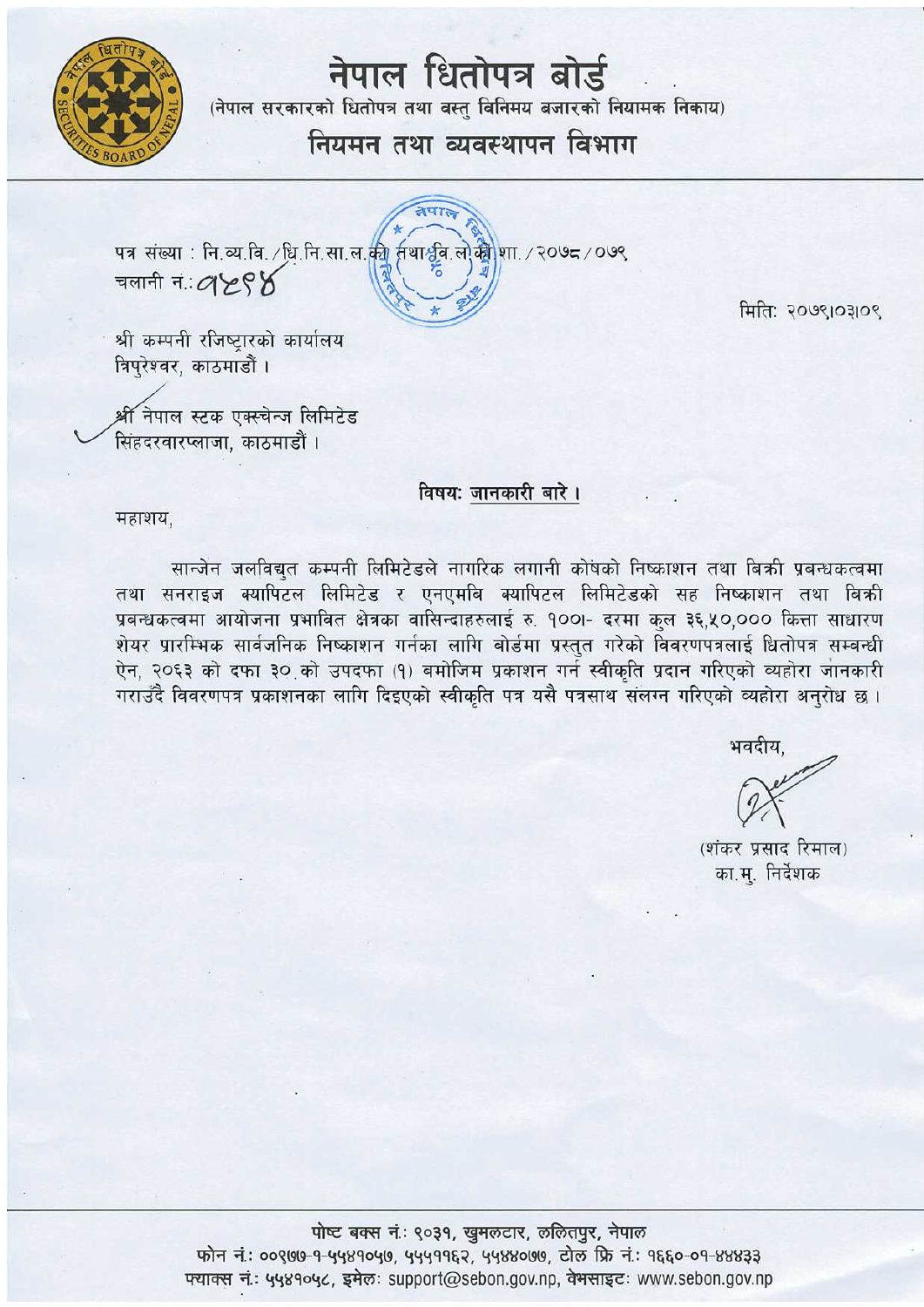

# नेपाल धितोपत्र बोर्ड

(नेपाल सरकारको धितोपत्र तथा वस्तु विनिमय बजारको नियामक निकाय)

### नियमन तथा व्यवस्थापन विभाग

# विवरणपत्रको स्वीकृति

महाराजगंज, काठमाण्डौं मुख्य कार्यालय भएको सान्जेन जलविद्युत कम्पनी लिमिटेडले आयोजना प्रभावित क्षेत्रका बासिन्दाका लागिरु, १००।- दरको ३६,५०,००० कित्ता साधारण शेयर सार्वजनिक निष्काशन गर्नका लागि तयार गरेको विवरणपत्रलाई स्वीकृति प्रदान गरिएको छ ।

उपरोक्त विवरणपत्रमा उल्लेखित साधारण शेयर देहायका शर्तहरु पालना गर्नुपर्ने गरी निष्काशन गर्नुपर्नेछ ।

#### शर्तहरु:

- <u>शतेहरुः</u><br>१. विवरणपत्रमा देहाय बमोजिम सुधार गरी सो को जानकारी यस बोर्डलाई गरे पश्चात् मात्र विवरणप<br>प्रकाशित गरी धितोपत्र निष्काशन प्रकृया अगाडी बढाउनु पर्ने ।<br>एक स्वार्थन करी कार्यालय की सामान की अंग्रेस प्रक्रिया पर सामा
	- प्रकाशित गरी धितोपत्र निष्काशन प्रकृया अगाडी बढाउनु पर्ने ।<br>*१.१. आयोजना प्रभावित वासिन्दालाई निष्काशन <i>गरिने शेयर खरीद गर्न सहज रुपमा आवेदन गर्न सकिने व्यवस्था मिलाउनपर्ने ।*
	- 9. ?. *NP\/, 1RR, Payback Period, Discounted Payback Period, Total Project Cost, Per Megawatt Cost W 7fUlrll' ~ Summary Table M?/?D/4:/J./l ~T 1f1rr;{ I*
	- <u>9.3. दफा ग.3 क.छ मा सम्पत्तिको विवरण अन्तर्गत नेट र ब्लक खुने गरी पछिल्लो लैखापरिक्षण भएको वर्षको र्स्थ</u> *~ ~ (Fixed Assets Register) ~T 1f1rr;{ <sup>I</sup>*
	- 9. ir: ~ *TT.~- TT. w ~ ~ Pl4<0/W ffTfc:rw JRfefn >3f'<1fifln ~ ffiW ?cP1:r r ~ TT. ~- lff. qi\_ qif ~ 7fUlrll' ~ ffTfc:rw n'</T 3{rl/:f".* ?frw *mfr ~~ ?cP1:r efrq- frF:rfn' ~fisi;q;)& eftqf/" "lffe.Ff" Tffr ~u/h:/r/4ef I* ?llW ~ *JRT' ~ 3/r/4/d#?iJ./I* m- *qf?qdd Pf 'J1<[*  दाखएकाल साका याकन गरा सच्याउनुपन । साय साबाट अन्य ।वत्ताय अनुपातहरुमा समत पारवतत हु<br>सो समेत यकिन गरी सच्याउनपर्ने ।
- *् सो समेत यकिन गरी सच्याउनुपर्ने ।*<br>२. सान्जेन जलविद्यत कम्पनी लिमिटेडलाई यस बोर्डबाट प्रदान गरिएको स्वीकत विवरणपत्रको अधीनमा रही श्री नागरिक लगानी कोषको निष्काशन तथा बिक्री प्रबन्धकत्वमा तथा सनराइज क्यापिटल लिमिटेड र एनएमबि क्यापिटल लिमिटेडको सहनिष्काशन तथा बिकी प्रवन्धकत्वमा आयोजना प्रभावित क्षेत्रका वासिन्दाहरुलाई आफुनो जारी पुँजीको १० प्रतिशत अर्थात् ३६,५०,००० कित्ता साधारण शेयर प्रारम्भिक सार्वजनिक निष्काशन गरी बिक्री गर्नका लागि मात्र यो स्वीकृति लागू हुने ।
- ३. धितोपत्र निष्काशन तथा बाँडफाँट निर्देशिका, २०७४ को दफा ६ बमोजिम धितोपत्र निष्काशन स्वीकृत भएको **७ कार्य दिनभित्र धितोपत्र सूचीकरण तथा अभौतिकीकरणका लागि निवेदन दिन्**पर्ने ।
- ४. "सूचीकृत सङ्गठित संस्थाहरूको संस्थागत सशासन सम्बन्धी निर्देशिका, २०७४" को सम्पूर्ण व्यवस्थाहरु पालना हने गरी निष्काशन कार्य अगाडी बढाउन्पर्ने ।
- x. सङ्गठित संस्थाले सार्वजनिक निष्काशनको लागि प्रकाशन गर्ने आहवानपत्र लगायत अन्य सूचनाहरुमा कोडिट रेटिङ्गको ग्रेड तथा उक्त ग्रेडले जनाउने आधार, विगत तीन वर्षको तथा आगामी तीन वर्षको प्रति शेयर खुद सम्पत्ति, प्रति शेयर आम्दानी, संचित नाफा/नोक्सानी, आयोजनाको कुल लागत, प्रति मेगावाट लागत, विद्युत उत्पादन अनुमतिको बाँकी अवधि, साधारण लगानी फिर्ता हुने अवधि (Normal Pay Back Period) तथा डिस्काउण्टमा लगानी फिर्ता हुने अवधि (Discounted Pay Back Period)लगायतका विवरण गाढा ठुलो अक्षरमा स्पष्ट देखिने गरी छट्टै तालिकामा प्रस्तुत गर्नुपर्ने।
- ~- अक्षरमा स्पष्ट दाखन गरा छुट्ट ताालकामा प्रस्तुत गनुपन ।<br>६. बोर्डमा प्रस्तुत गरिएको विवरणपत्र लगायत अन्य कागजातहरुमा. उल्लेख भएका विवरणहरुमा सम्बन्धिः rsस्काउण्टमा लगाना ग्फता हुन जवाब (Discounted Pay Back Penod)लगायतका गिवरण गाढा ठुला<br>अक्षरमा स्पष्ट देखिने गरी छुट्टै तालिकामा प्रस्तुत गर्नुपर्ने ।<br>बोर्डमा प्रस्तुत गरिएको विवरणपत्र लगायत अन्य कागजातहरुमा उल्लेख भएका विव नियमन निकायको नियमन व्यवस्था, निर्देशन वा अन्य कुनै कारणबाट लगानीकर्ताहरुको निर्णय प्रभावित हुन<br>सक्ने गरी उल्लेख्य रुपमा कुनै परिवर्तन हुने भएमा सो विवरण (Material Information)समावेश गरी विवरणपत्र संशोधन गरी बोर्डबाट स्वीकृत गराएपछि मात्र बिकी खुल्ला गर्नुपर्ने र शेयर बिकी खुला हुने मितिसम्म त्यस्तो परिवर्तन नभएको भए सो करा बिकी खल्ला हनपूर्व निष्काशन तथा बिकी प्रबन्धक मार्फत *"' t* c ,Cl *=t* <>11:S('tl~ \J11'1¢l<I '.1<1'31441 *u* \!'-

 $+ \frac{1}{2} \frac{1}{2} \frac{1}{2} \frac{1}{2} \frac{1}{2} \frac{1}{2} \frac{1}{2} \frac{1}{2} \frac{1}{2} \frac{1}{2} \frac{1}{2} \frac{1}{2} \frac{1}{2} \frac{1}{2} \frac{1}{2} \frac{1}{2} \frac{1}{2} \frac{1}{2} \frac{1}{2} \frac{1}{2} \frac{1}{2} \frac{1}{2} \frac{1}{2} \frac{1}{2} \frac{1}{2} \frac{1}{2} \frac{1}{2} \frac{1}{2} \frac{1}{2} \frac{1}{2} \frac{1}{2} \frac{$